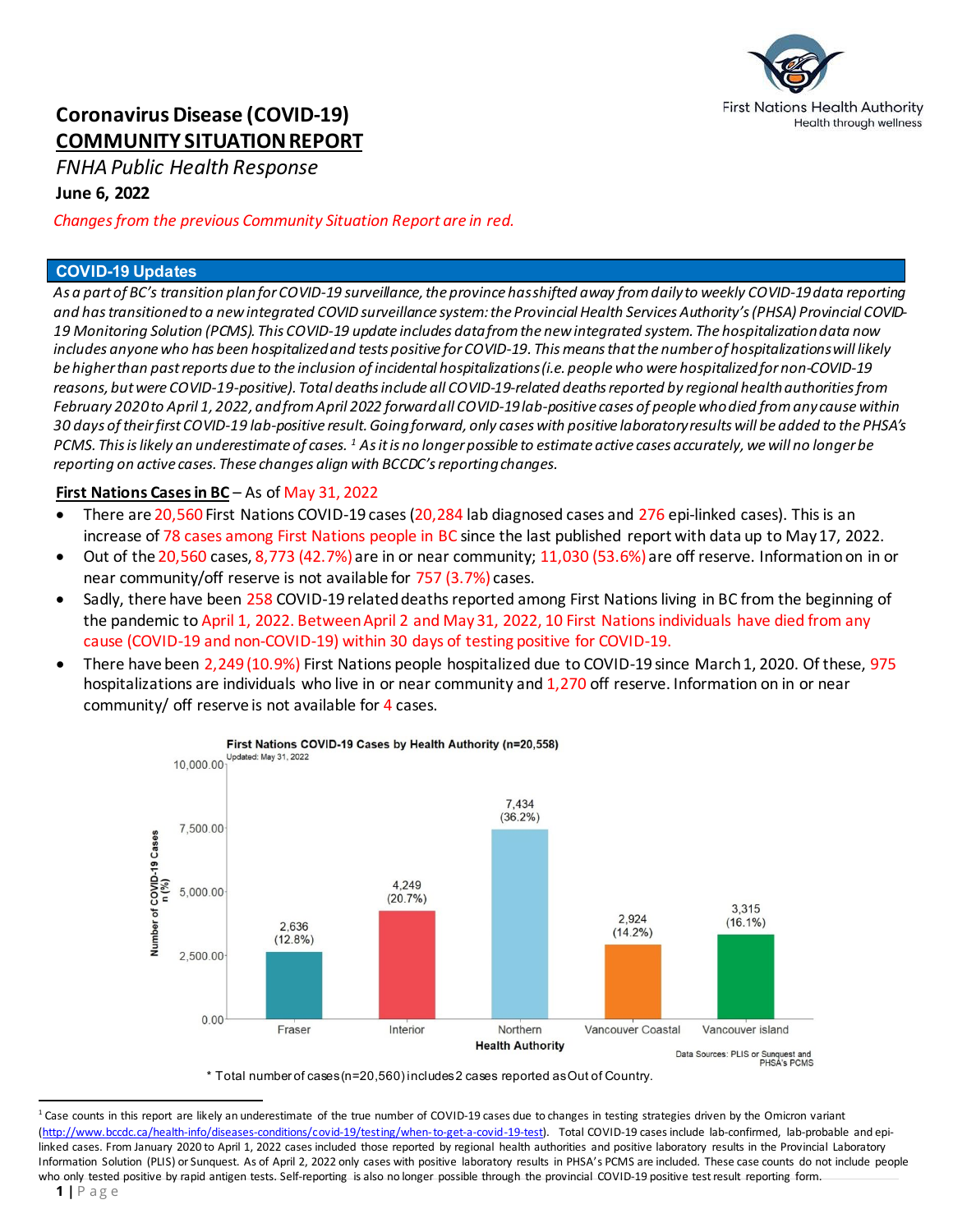| <b>INCRIDITION TOJUME DUTE TOT UTC FUSE VVCCN HVIOY 23 - IVIOY 31, 2022</b> |                      |                 |                 |                             |                                   |                      |
|-----------------------------------------------------------------------------|----------------------|-----------------|-----------------|-----------------------------|-----------------------------------|----------------------|
|                                                                             | <b>Fraser Salish</b> | <b>Interior</b> | <b>Northern</b> | <b>Vancouver</b><br>Coastal | <b>Vancouver</b><br><b>Island</b> | <b>Total</b><br>N(%) |
| Total persons tested over the<br>pastweek                                   | 65                   | 49              | 74              | 62                          | 59                                | 309                  |
| Percentage positivity (%) over<br>the past week                             | 9.2%                 | 12.2%           | 14.9%           | 16.1%                       | 16.9%                             | 13.9%                |

**Regional Testing Data for the Past Week (May 25 - May 31, 2022)**

Epidemic curve for COVID-19 cases among First Nationsin BC by episode date, surveillance date (line) and health authority (coloured bars),<sup>a</sup> British Columbia February 23, 2020 (Week-9) – May 31, 2022 (Week-22, 2022\*) (n=20,560)



<sup>a</sup> Total COVID-19 cases include lab-confirmed, lab-probable and epi-linked cases. From January 2020 to April 1, 2022 cases included those reported by the health authorities and positive laboratory results in the PLIS or Sunquest. As of April 2, 2022, only cases with positive laboratory results in PHSA's PCMS are included (up to May 31, 2022). This epidemiological curve represents the weekly cases reported among First Nations in BC. The proportion of cases within each region is colour coded and the case counts each day are represented by the solid black line. The incidence per 100,000 are represented by the dotted line. Regions are represented in the diagram as: Fraser – Dark blue, Interior – Red, Northern – Light Blue, Vancouver Coastal – Orange, and Vancouver Island – Green.

# **Vaccine Distribution**

- As of May 31, more than 121,300 individuals 18+ years of age and more than 20,300 individuals aged 5-17 years have received at least one dose of a COVID-19 vaccine in First Nations communities, as well as outside of communities by regional health authorities. These individuals are First Nations people, as well as some non-First Nations people who were vaccinated in community. Of these individuals, more than 111,500 First Nations people 18+ years of age and more than 16,100 First Nations individuals 5-17 years old have received at least two doses. Of these individuals, more than 59,800 First Nations people 5+ years of age have received third doses.
- As of May 31, 84.7% of 18+ years and 79.7% of 5+ years status and status-eligible First Nations people in BC have received at least one dose of a COVID-19 vaccine.
- As of May 28, 2022, 91% (4,514,683) of eligible people five and older in BC have received their first dose of COVID-19 vaccine and 88% (4,371,128) have received their second dose. [2](#page-1-0)

 $\overline{a}$ 

<span id="page-1-0"></span><sup>2</sup> COVID-19 Regional Surveillance Dashboard <http://www.bccdc.ca/health-professionals/data-reports/covid-19-surveillance-dashboard> British Columbia COVID-19 Dashboar[d https://experience.arcgis.com/experience/a6f23959a8b14bfa989e3cda29297ded](https://experience.arcgis.com/experience/a6f23959a8b14bfa989e3cda29297ded)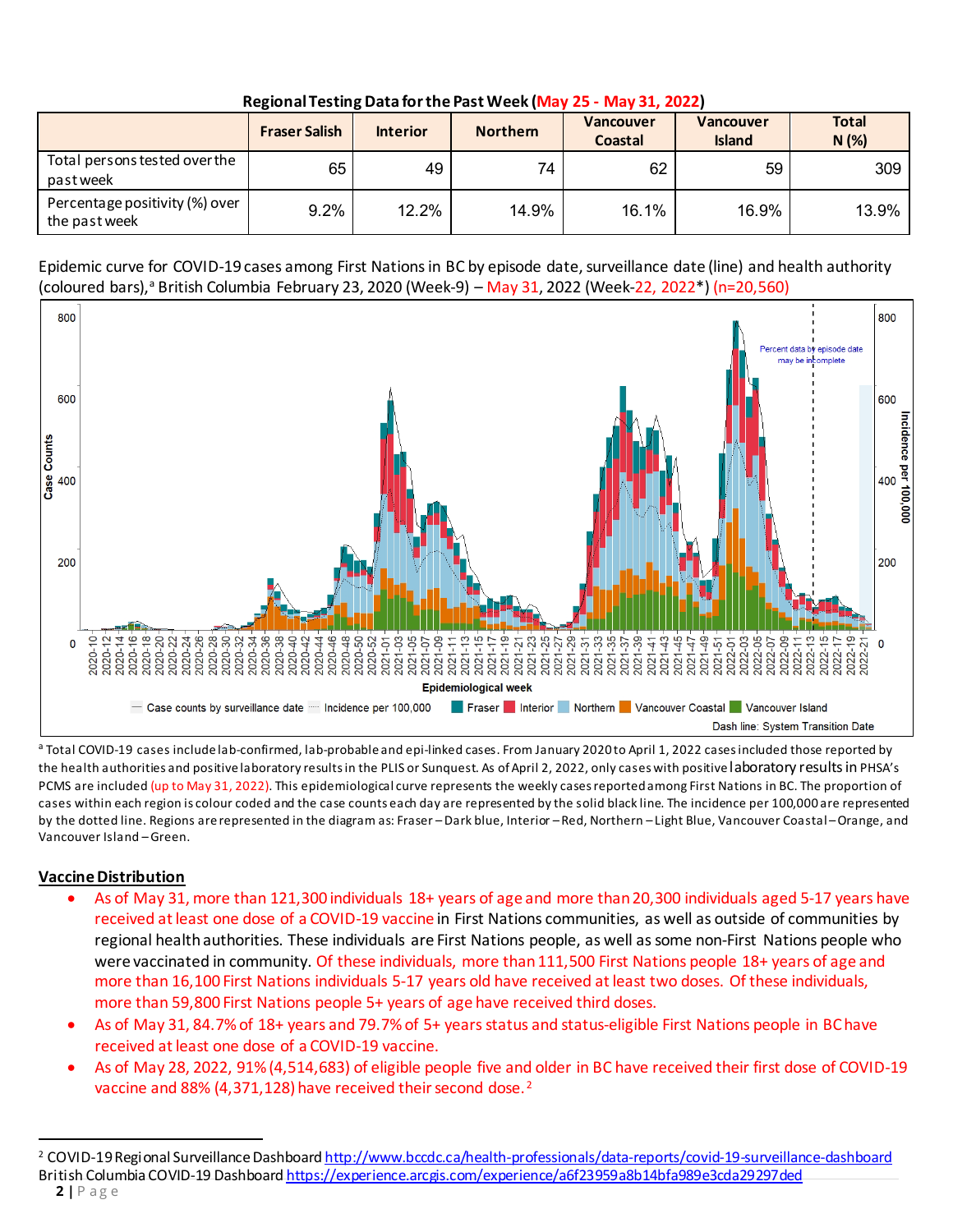# **First Nations COVID-19 Vaccination Coverage, by Health Authority**

Doses 1, 2 and 3 (PHSA e-form, PIR, dose 1= 121,199, dose 2= 111,649, dose 3= 53,846), 5+ years, up to May 31, 2022



dose 1 dose 2 dose 3

\* Health authority information was not available for 2,259 clients for dose 1, 1,658 clients for dose 2 and 495 clients for dose 3. \*\*These analyses were only possible for status and status-eligible First Nations, and do not include non-status First Nations Please note that the coverage rates shown include 5-11 year olds and cannot be directly compared to previous rates for 12+ years as the total population eligible for vaccination is now larger.

### **First Nations COVID-19 Vaccination Coverage, by Age Group**

Doses 1, 2 and 3 (PHSA e-form, PIR, dose 1= 123,458, dose 2= 113,307, dose 3= 54,341), 5+ years, up to May 31, 2022



#### dose 1 dose 2 dose 3

\* These analyses were only possible for status and status-eligible First Nations, and do not include non-status First Nations.

\*\* Please note that coverage rates are approximations and are capped at 100%.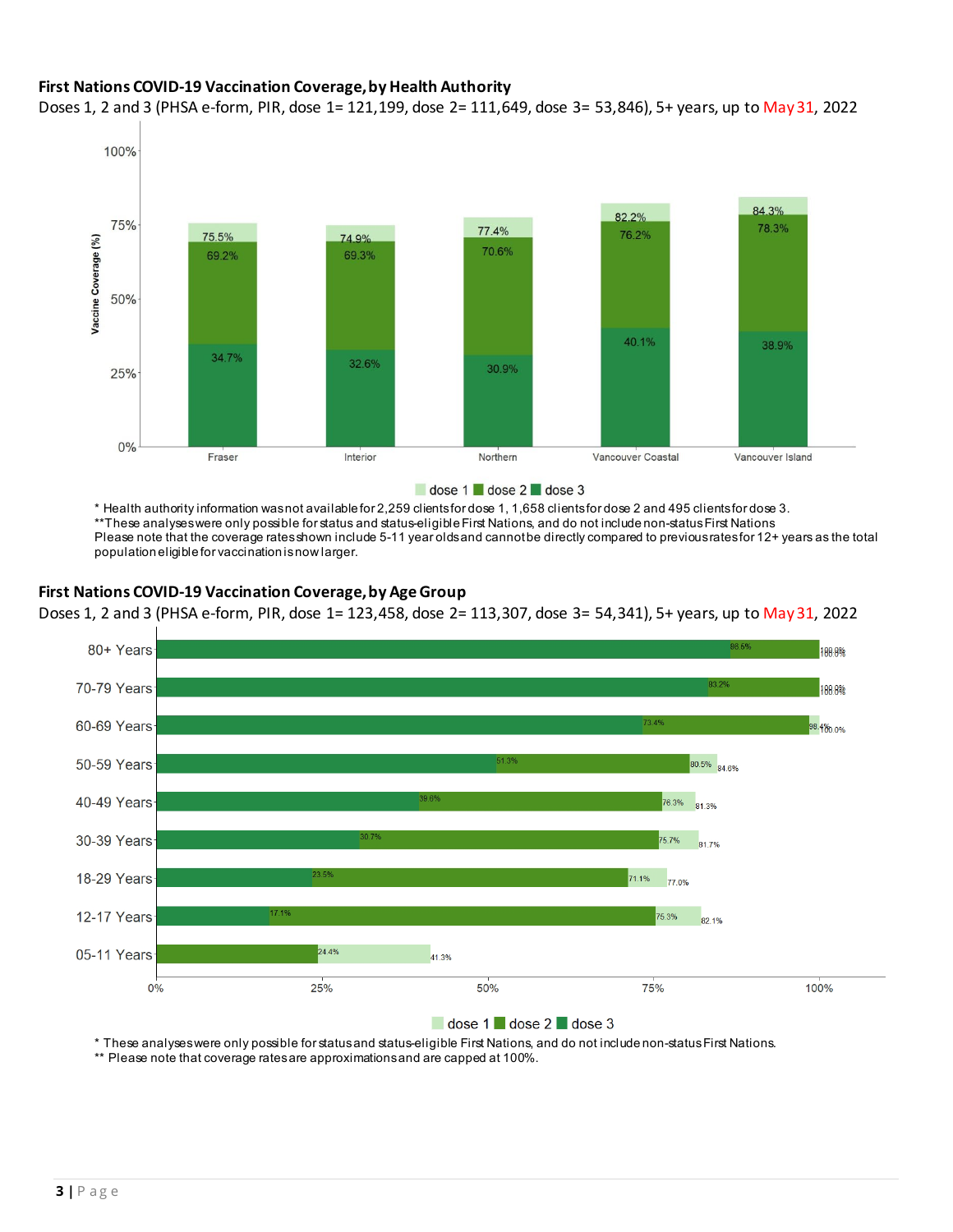# **Provincial COVID-19 Cases**

- Since the start of the pandemic, there have been 371,720 confirmed cases in BC, and 3,547 deaths from COVID-19 as of May 28, 2022
- On June 1, 421 people were hospitalized and 41 were in critical care due to COVID-19



Reginal Breakdown of Total Number of COVID-19 Cases in BC (n=371,329)

\*Total number of cases (n=371,720) include 391 cases reported as "Out of Canada" residents. Above figure provides regional distribution of COVID-19 cases (n=371,329) reported as BC residents.

#### A geographic distribution of COVID-19 by Local Health Area can be found [here.](http://www.bccdc.ca/Health-Info-Site/Documents/COVID-19_LHA_Maps/covid19_lha_20220522_20220528.pdf)

#### **First Nations Community Statistics from Indigenous Services Canada (May 26, 2022):**

Access Restrictions: 128 (same) Band Offices Inaccessible: 83 (same)

Security Checkpoints: 66 (same) State of Local Emergency: 46 (same) EOC Activations: 119 (same)

#### **FNHA Resources and Supports**

#### **Information for First Nations individuals**

Visit[: https://www.fnha.ca/what-we-do/communicable-disease-control/coronavirus/public](https://www.fnha.ca/what-we-do/communicable-disease-control/coronavirus/public) to find out more including information o[n COVID-19 vaccines,](https://www.fnha.ca/what-we-do/communicable-disease-control/coronavirus/covid-19-vaccine) [self-isolation,](https://www.fnha.ca/what-we-do/communicable-disease-control/coronavirus/i-have-covid-19) [testing and symptoms,](https://www.fnha.ca/what-we-do/communicable-disease-control/coronavirus/covid-19-testing) medical support including [First Nations Virtual](https://www.fnha.ca/what-we-do/ehealth/virtual-doctor-of-the-day)  [Doctor of the Day service,](https://www.fnha.ca/what-we-do/ehealth/virtual-doctor-of-the-day) and [mental health and cultural supports](https://www.fnha.ca/what-we-do/mental-wellness-and-substance-use/mental-health-and-wellness-supports) 

#### **[Information for community leaders](https://www.fnha.ca/what-we-do/communicable-disease-control/coronavirus/community-leaders)**

Visit[: https://www.fnha.ca/what-we-do/communicable-disease-control/coronavirus/community-leaders](https://www.fnha.ca/what-we-do/communicable-disease-control/coronavirus/community-leaders) to find out more including information on COVID-19 vaccines, past COVID-19 Community Situation Reports, support and funding, resumption of services, personal protective equipment, and Health Benefits

#### **Resources for health professionals**

Visit[: https://www.fnha.ca/what-we-do/communicable-disease-control/coronavirus/health-professionals](https://www.fnha.ca/what-we-do/communicable-disease-control/coronavirus/health-professionals) to find out more including information on COVID-19 management, COVID-19 vaccines, infection prevention and control, personal protective equipment, and nursing practice